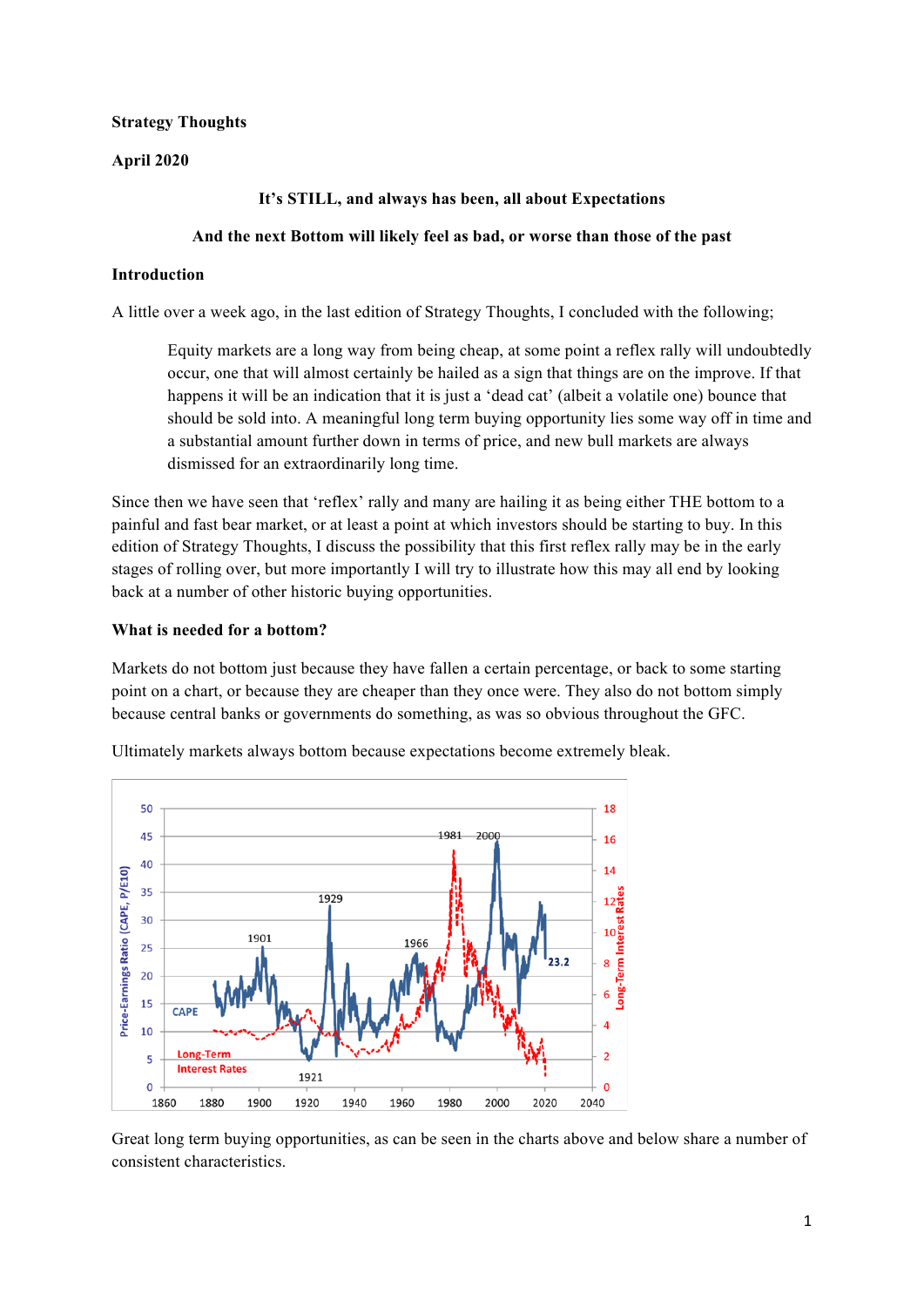

www.macrotrends.net/2324/sp-500-historical-chart-data'>S&P 500 Index - 90 Year Historical Chart</a>

The important lows in the US market over the last century, that preceded great buying opportunities; 1932, 1942, 1982 and perhaps 2009, were all accompanied by very low, and in the case of the first three, extremely low valuations as can be seen on the two charts above. It is also clear that these low valuations were not a reflection of either high or low interest rates, the 1942 low was accompanied by historically low rates and the 1982 low by historically high rates. What each of these lows was accompanied by was exceptionally bleak expectations. There was little, if any, hope that things would ever get any better. In fact, it was because of these dire expectations that valuations were so low. The reason we ever pay what we do for anything is down to our own level of expectations, and the same is true collectively. When optimism and euphoria reign then trees apparently truly can grow to the sky and no price is too high, because prices are destined to only go even higher, and so those stretched expectations push valuations to ridiculous extremes, the same is true in reverse. A stock markets valuation is a terrific real time indicator of investor expectations, however, as an indicator it is only of any real value at historic extremes.

#### **At market bottoms things do continue to get worse!**

There is a growing feeling amongst investors that the market will only bottom once a number of things fall into place. These include; the virus showing some signs of peaking, volatility declining and an improving economic backdrop rather than the apparent freefall seen currently. All this intuitively makes sense; however, history has repeatedly shown that markets don't bottom when things are obviously starting to recover or improve, they bottom when the collective assessment is that there is no recovery or improvement in either the near or even distant future. Only when expectations are so depressed can the market bottom despite the news continuing to deteriorate. A review of four important buying opportunities illustrates this point clearly.

### **1932**

The US market finally hit its Great Depression low in early June 1932, from there the economy continued to contract, only finally hitting its low point nine months later, in March of 1933. However, it is almost certain that the recession was not declared over at that time. Unfortunately the data available from the official dating agency for economic turning points, the NBER, only provides the lag between dating and announcing back to the early 1980s and it is typically six months to more than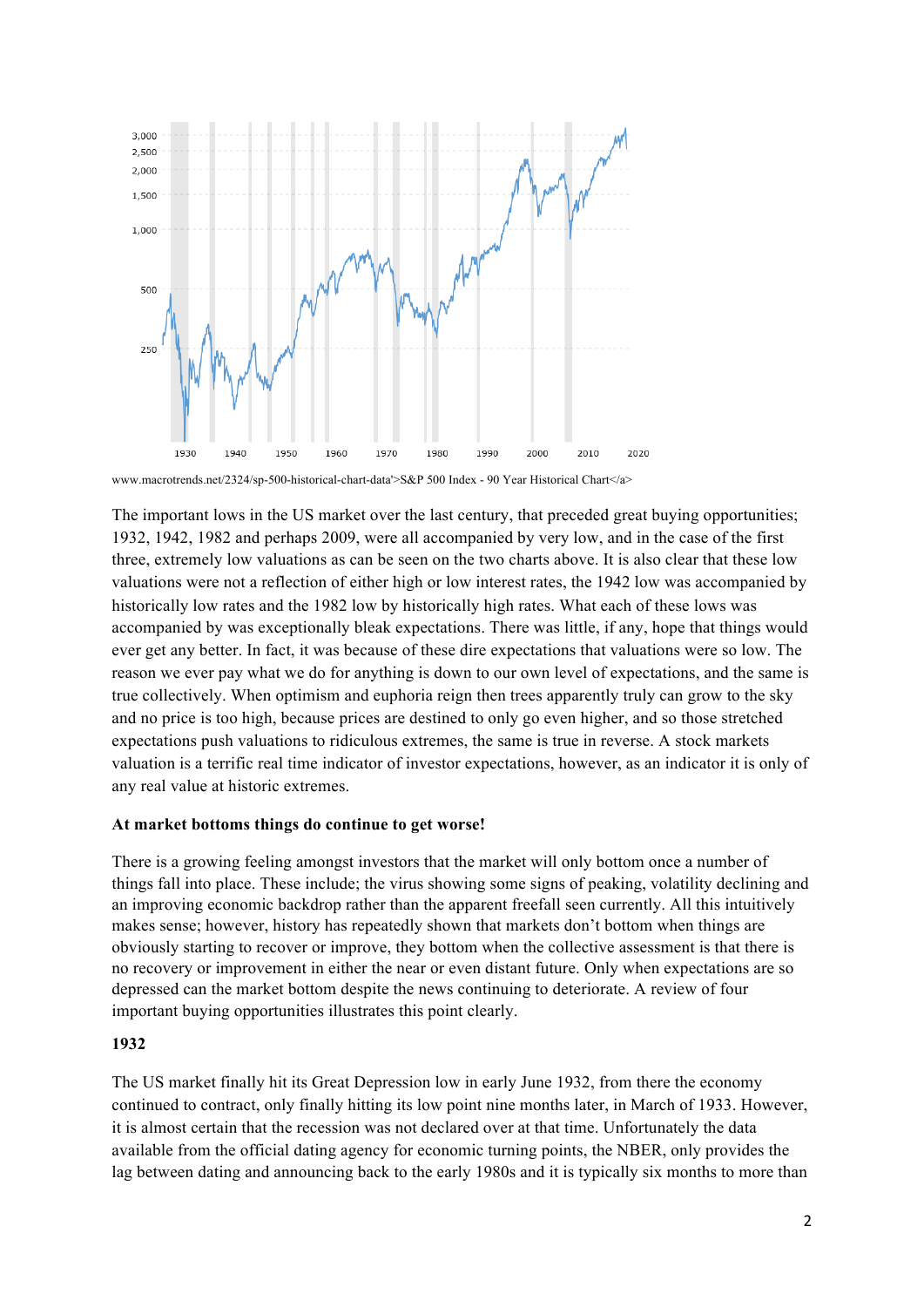a year. That is to say investors are typically finally told that a recession ended long after it actually ended, this lag has averaged fifteen months. In the first three months after the 1932 low the market more than doubled, fifteen months after the low the market had already risen two and a half times. All this despite the headline news continuing to be bleak with unemployment hitting a record 24.9% in November 1933, nearly a year and a half AFTER the stock market bottomed.

## **1942**

In 1942 there was no official recession, but as stocks bottomed in late April the world looked a very bleak place indeed. I wrote the following in my 2016 book 'Investing – The Expectations Game';

In mid 1940 the US market tumbled from 150 down to 114 in the wake of the collapse of the French and Belgian armies and the surrender of the Netherlands. From there the market recovered somewhat, on the back of the RAF's repeated successes through the Battle of Britain, and by the end of 1940 the Dow had rallied more than 20%. Then the Blitz began and the US market rolled over, despite ever improving economic news domestically, as serious questions were raised as to the ability of Londoners to withstand the nightly bombing raids. At the same time the US was gradually becoming increasingly involved in a war it had tried to avoid. It began allowing British ships to be repaired in the US, it dropped depth charges on a German submarine, German diplomats were expelled and in the second half of 1941 president Roosevelt, in the wake of the sinking of US cargo ships, gave orders for the US Navy to fire on sight on German Warships.

Over the next few months the US market continued to slide and then, on  $7<sup>th</sup>$  December, the Japanese attacked the US Pacific Fleet in Pearl Harbor. The market's response was understandably to continue the selloff that had already been in train and from the  $5<sup>th</sup>$  to the  $9<sup>th</sup>$ December the market fell close to 6% to its lowest point since the onset of war.



After a brief year end rally the rout resumed as the news continued to get bleaker and bleaker on the back of both German and Japanese successes.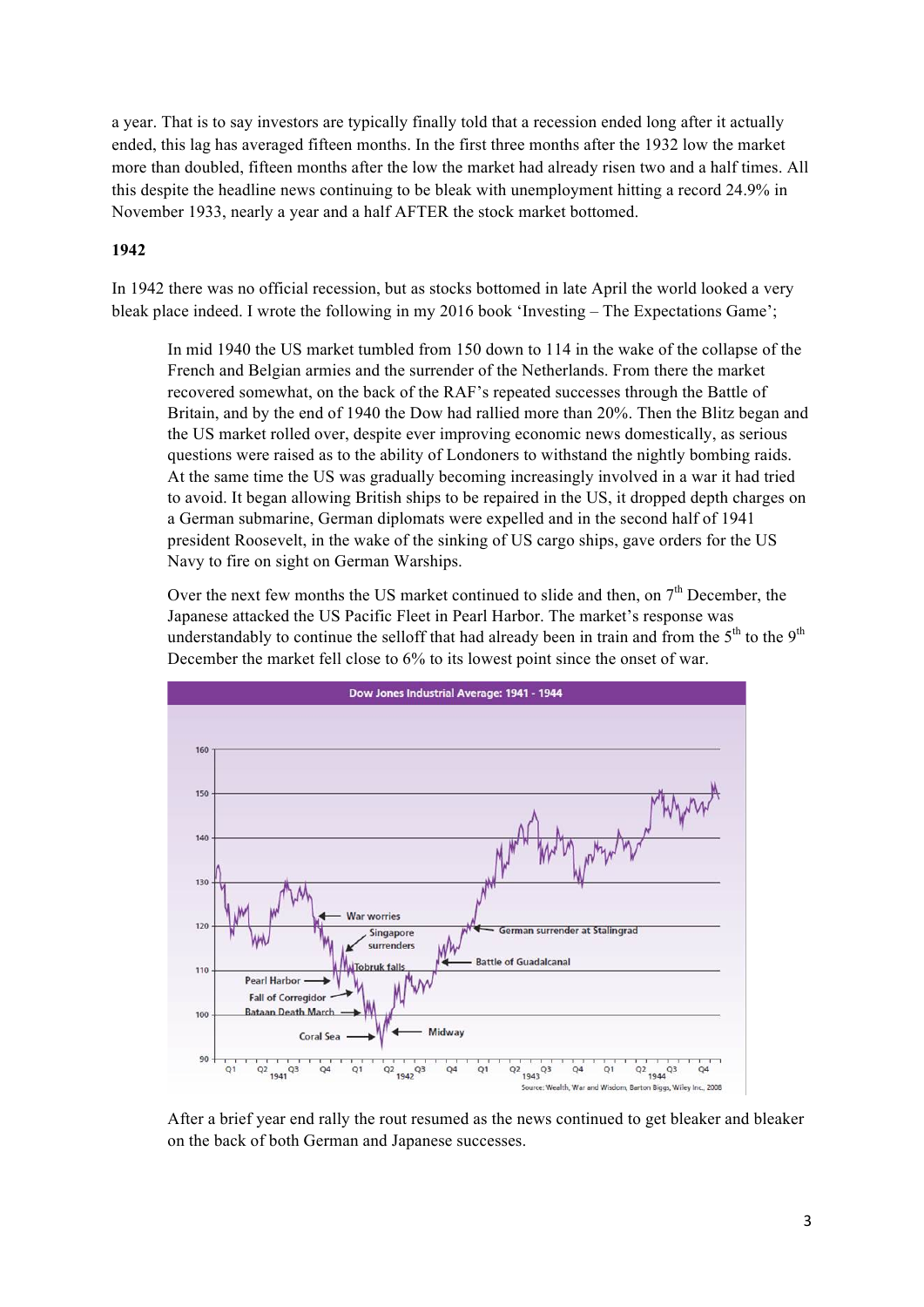On  $28<sup>th</sup>$  April 1942 President Roosevelt gave his  $21<sup>st</sup>$  'fireside chat' to the American people and there was little he could say that was encouraging or positive. In the five months since the attack on Pearl Harbor the allies had lost most of the Philippines, Singapore and Malaysia, and Burma was under threat. Given the government's need to increase both spending and taxes he urged the American people to exercise self denial. The stock market was far from encouraged by such talk and sold off more than 7%.

At the low point for the market, established after Roosevelt's 'chat', the Dow had fallen to just 93, 40% below where it had been in September of 1939 and more than 50% down from its pre-war high in 1937.

Interest in the stock market, as measured by volume of shares traded, had reached a historically low level, even lower than it had been at the all time low for the market in 1932. Given this low level of activity, and the fact that the majority were by then anticipating even worse to come, the value of a seat on the New York Stock Exchange collapsed. In 1942 a seat changed hands for just \$17,000; thirteen years earlier, at the peak of the stock market boom, a seat had traded for nearly forty times as much, \$625,000. This lack of interest was also evident in the media where the coverage of stock market activity had also fallen to historic low levels. What coverage that did make it into print was understandably pessimistic.

In March of 1942 *Business Week* ran an article titled:

# **Wall Street Woes**

And *Nation* published one titled:

# **Wall Street in Two Wars**

In the late spring of 1942, with Germany controlling most of Europe and Japan appearing to be in the ascendency in the Pacific, expectations were justifiably dismal. Some form of totalitarianism appeared to be inevitable throughout much of the world and the future of capitalism was under immense threat. Just how dire expectations were on the part of the overwhelming majority of investors can be seen even more clearly through stock market valuations than price levels.

At the low for the market in late April 1942 major US companies were paying dividend yields approaching 10%, almost four times as much as corporate bonds issued by the same blue chip companies. Nearly one third of all companies trading on the New York Stock Exchange had a price to earnings ratio of less than four times 1941's earnings and the average P/E was 5.3.

Looked at with the obvious benefit of hindsight it is clear that the stock market was on an incredible sale, but at the time, amid the ever gloomier war reports, these valuations were rationalised. Leading economic experts were forecasting that the declining birth rate and high tax rates would result in weak economic growth for years to come, government officials were declaring that the cost of the war would push US economic conditions back to those suffered at the depths of the Great Depression, the chairman of one major insurance company stated that there was no place for stocks in the portfolios of life insurance companies and they were banned from the portfolios of insurance companies in New York state by the State Insurance Commission.

With the stock market so depressed, for reasons that were by then overwhelmingly obvious to everyone, and expectations for the future so extremely negative, the possibility for a surprise was both enormous and potentially long lasting.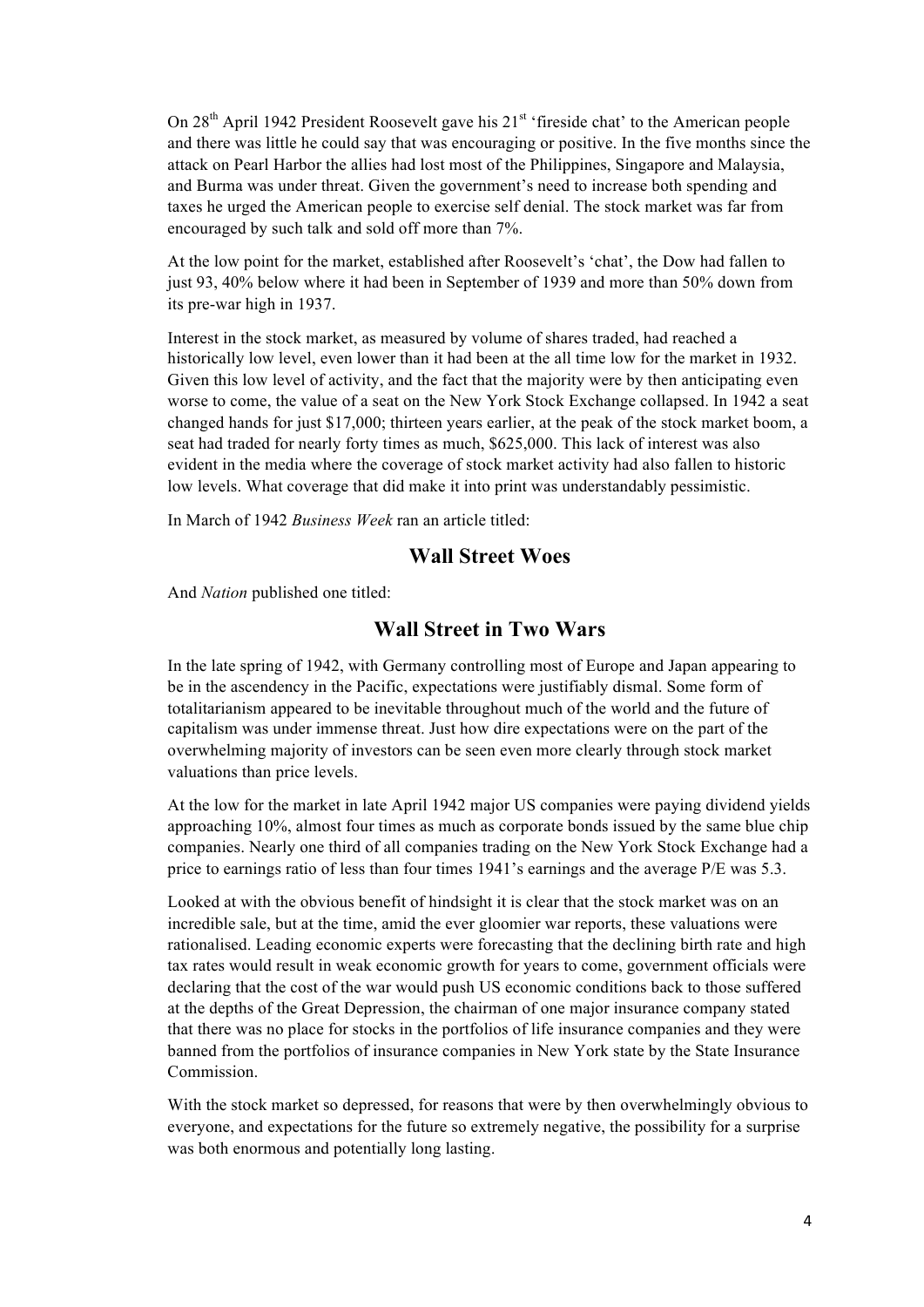The news did continue to deteriorate for some time after the 1942 bottom, and of course the war endured for another three years, but that low point was one of history's best ever buying opportunities, as the 1941-44 chart above illustrates.

It is important not to confuse cause and effect in any of these historic bottoms. The market didn't bottom because valuations had become depressed. It bottomed because expectations were so depressed and so virtually any outcome was unlikely to be worse than already expected, a positive surprise! The result of bleak expectations is that no one wants to own equities and so valuations plunge.

# **1982**

By August 1982 the US equity market as measured by the S&P500 had fallen almost thirty percent from its previous high in 1980 and was at the same level it had traded at fourteen years earlier. When measured by the Dow Jones Industrial Average this 'plateauing' had lasted even longer. With interest rates and inflation still high, along with a tense geopolitical situation, expectations were understandably very bleak. The idea of long term equity ownership had already been dismissed as foolish in the now legendary BusinessWeek cover story 'The Death Of Equities'. It seemed no one was recommending 'stock for the long term' at that time. The US was also mired in its second recession in as many years, one that would not officially end until November of 1982, however, the NBER would not actually announce that the recession ended in November until July of the following year.

An investor fortunate enough to have bought in the November after the bottom would have missed the first 40% rise and anyone waiting for the all clear from the NBER missed out on an almost 70% rally. As was seen a half a century earlier, things did continue to deteriorate after the stock market low had been seen and would have felt worse for an extended period. Anyone waiting for an optimistic economic or fundamental event to signal the start of the next bull market has always found that they missed a substantial earlier move, one that at the time was almost certainly dismissed as nothing more than yet another 'dead cat bounce'. However, at market bottoms even though the background news may deteriorate further, it does not deteriorate as much as by then the majority fear. This constitutes a positive surprise and allows the market to move higher. Such an outcome was most recently seen in early 2009.

# **2009**

By March of 2009 the US equity market had been falling for close to a year and a half and had suffered its worst decline since the 1930s. hope was rekindled many times through the decline and the market enjoyed at least five or six meaningful rallies on the back of this hope. However, each of those rallies turned out to be nothing more than a 'dead cat bounce' and the market resumed its frightening fall. Along the way economic forecasts were being continually downgraded. By March of 2009 the IMF published their most downbeat global economic forecast they had ever published, and, despite the market rallying from its March 2009 low, the same organisation was to further downgrade their forecast.

The NBER dated the start of the recession to December 2007, by which time the market had fallen about 7%, but they didn't announce that as the start date until one year later, in December 2008, at that point the market had almost halved and was within three months of bottoming. After the market bottomed in early March earnings estimates and economic forecasts, not only by the IMF, continued to be cut as the news continued to be poor. The recession finally officially ended in June 2009, with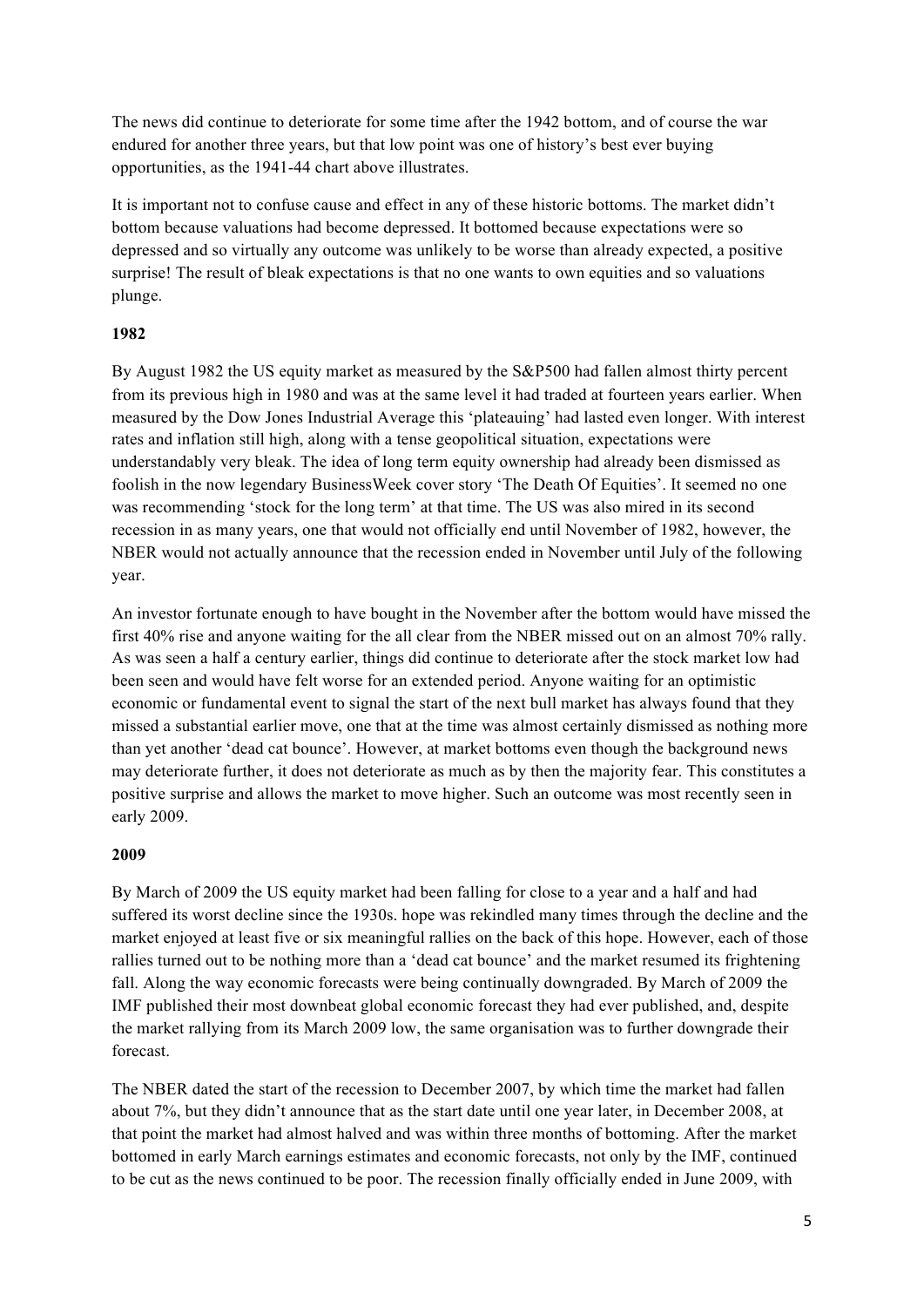the market up 40% from its low point, but that end date was not officially announced until September of 2010, by which time the market was up almost 70% from its low point.

It has never paid to wait until the recovery is obvious to get into the market. Markets have always bottomed when there appears to be no recovery in sight, ever!

As Kenneth Fisher put it;

*'In history, the evidence is overwhelming: Stock market bottoms happen, and then stocks jolt upwards while the economy keeps getting worse – sometimes by a lot and for a long time.'* 

## **What might the next bottom feel like?**

It is very likely that the next great buying opportunity, accompanied by historically low valuations and expectations will share many of the characteristics seen at the last four described above. However, it is clear we are still along way from that point despite the dramatic falls already suffered.

Currently there is a very strong consensus that all that has been endured, both the damage to the stock market and the economy, is the result of the virus, and that once the peak infection rate is seen, and 'the curve' flattens then things can get back to what everyone had become accustomed to being normal, and that pent up demand will push economic growth rates back to where they had been and higher. Perhaps this is the way it will all pan out; however, history shows that economic forecasters have always been lagging indicators, merely extrapolating that which has most recently been either endured or enjoyed, and, most importantly, that their forecasts are always appalling around long term inflection points. It therefore seems that there will probably be more room for continued disappointment, rather than surprise, even after the virus goes into decline!

One set of analysis that I saw recently listed a slew of ingredients for a market bottom, it included measures of the virus' curve flattening in certain countries, certain fiscal and monetary reforms being made, and other measures like bond spreads narrowing. All seemingly very sensible, but many of them, like overall economic stability becoming obvious, will likely only occur long after the stock market has bottomed.



Interestingly, despite the economic devastation that is already becoming evident bond spreads are nowhere near as high as they were at the peak of the GFC. In fact they didn't get back below where they are currently until three or four months AFTER the stock market had bottomed in 2009, by which time markets had risen about 50%.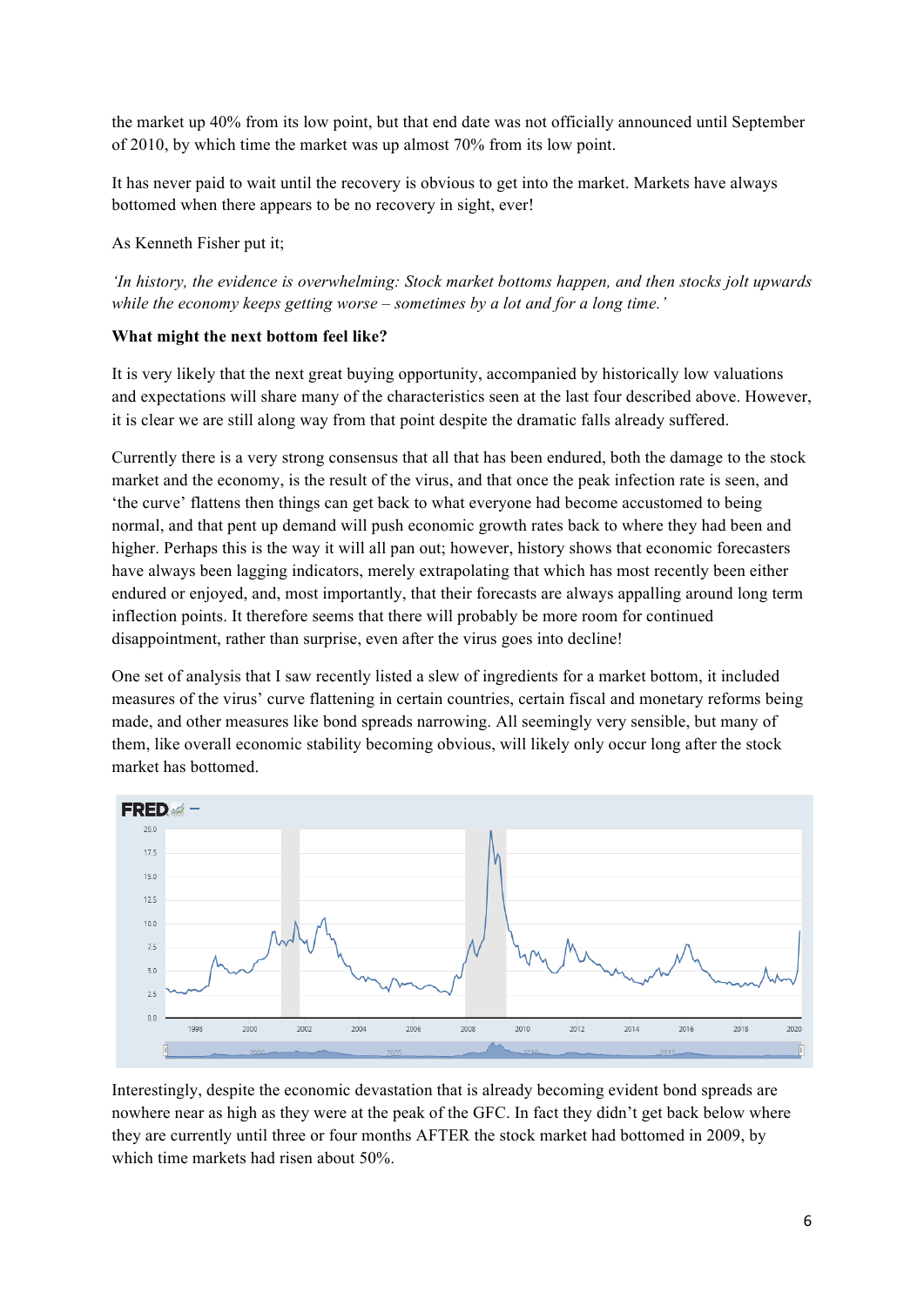Over the last week markets have staged their best rally since the rout began, and, not surprisingly, there is a growing chorus that the worst may now have been seen, and that the huge declines of a couple of weeks ago were the selling climax so many were looking for.



The rally, as can be seen in the chart above, was impressive, rising more than 4,000 points in just a few days. However, the fact that it was greeted by so much relief and acclaim, with 'buy lists' abounding, should be a highly cautionary flag.

# **4 Reasons Now Is the Time to Buy Stocks – Not Sell 30th March 2020**

**Time to buy stocks again, market mavens say** World stocks have risen nearly 8 per cent so far this week and were on track for their best weekly gain since December 2011. 27<sup>th</sup> March 2020

# **My 'greed-oriented' algorithm is telling me to buy stocks** March 27, 2020

There were far more headlines such as those above, than those one typically sees just after a market bottom. At or soon after a market bottom headlines do not proclaim the opportunity that is at hand, rather they dismiss whatever recovery has already been seen. In late April 2009 I included the following selection of headlines to illustrate this point and to justify why the low, seen on March  $9<sup>th</sup>$ 2009, was probably an important bottom.

**Rally, Yes; Bottom, No** *Forbes.com – 3/10/09* **No Way You're Getting Me Back in This Market** *Yahoo! Finance – 4/8/09* **Is this a sustainable bull market? The March run likely will lead to weakness** *MarketWatch – 4/1/09* **Warning: The bear isn't hibernating yet** *CNNMoney.com – 4/1/09* **Goldilocks rally meets the bears March was good, but a downturn is inevitable** *MarketWatch – 4/1/09* **Don't Buy the Chirpy Forecasts The history of banking crises indicates this one may be far from over.** *Newsweek – 3/30/09* **Bear Rallies Turn Market Into a Circus**

*Wall Street Journal – 3/23/09*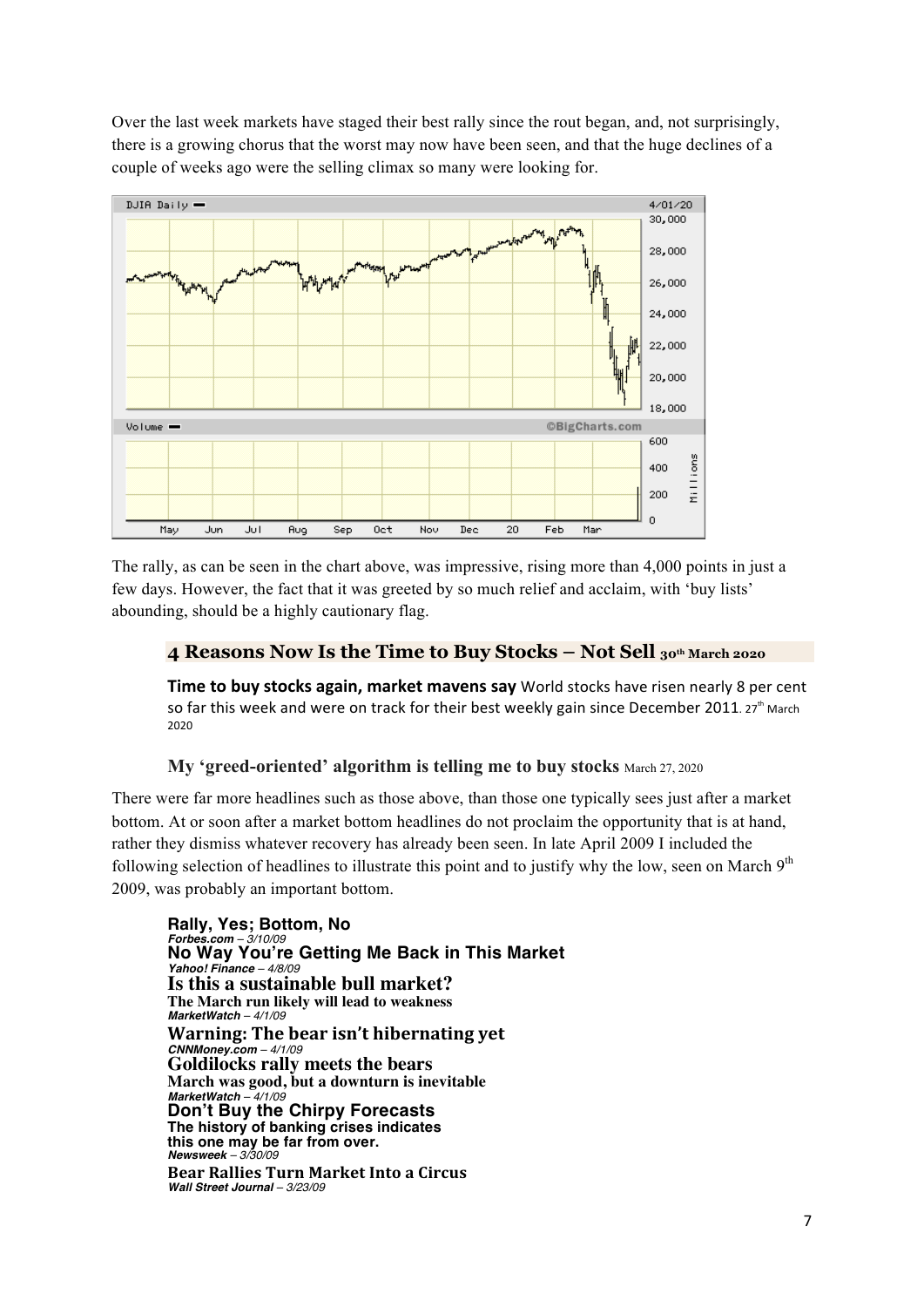**Enjoy the Sucker's Rally, Says Merrill's Rosenburg** *Yahoo! Finance – 3/19/09* **Roubini Says Rally is a "Dead Cat Bounce"** *The Business Insider – 3/16/09* **Is This A Real Rally Or Dead Cat Bounce?** *Investors Business Daily – 3/16/09*

The overwhelming expectation at that time was that things may have been bad but they were set to get worse so don't get sucked into another 'sucker's rally'.

In addition to bearing some similarity to the numerous bounces seen throughout the GFC the most recent rally is also reminiscent of that seen in late October 1929. Then, after a severe two day crash markets rebounded after John D Rockefeller Sr. announced;



"Believing that fundamental conditions of the country are sound and that there is nothing in the business situation to warrant the destruction of values that has taken place on the exchanges during the past week, my son and I have for some days been purchasing common stocks. We are continuing and will continue our purchases in substantial amounts at levels which we believe represent sound investment values."

What followed was one of the largest one day percentage gains ever, even larger than that seen on the 24<sup>th</sup> March this year. That rally was relatively short lived and the current one appears to be rolling over too, albeit a little later than the Rockefeller induced rally of 1929.